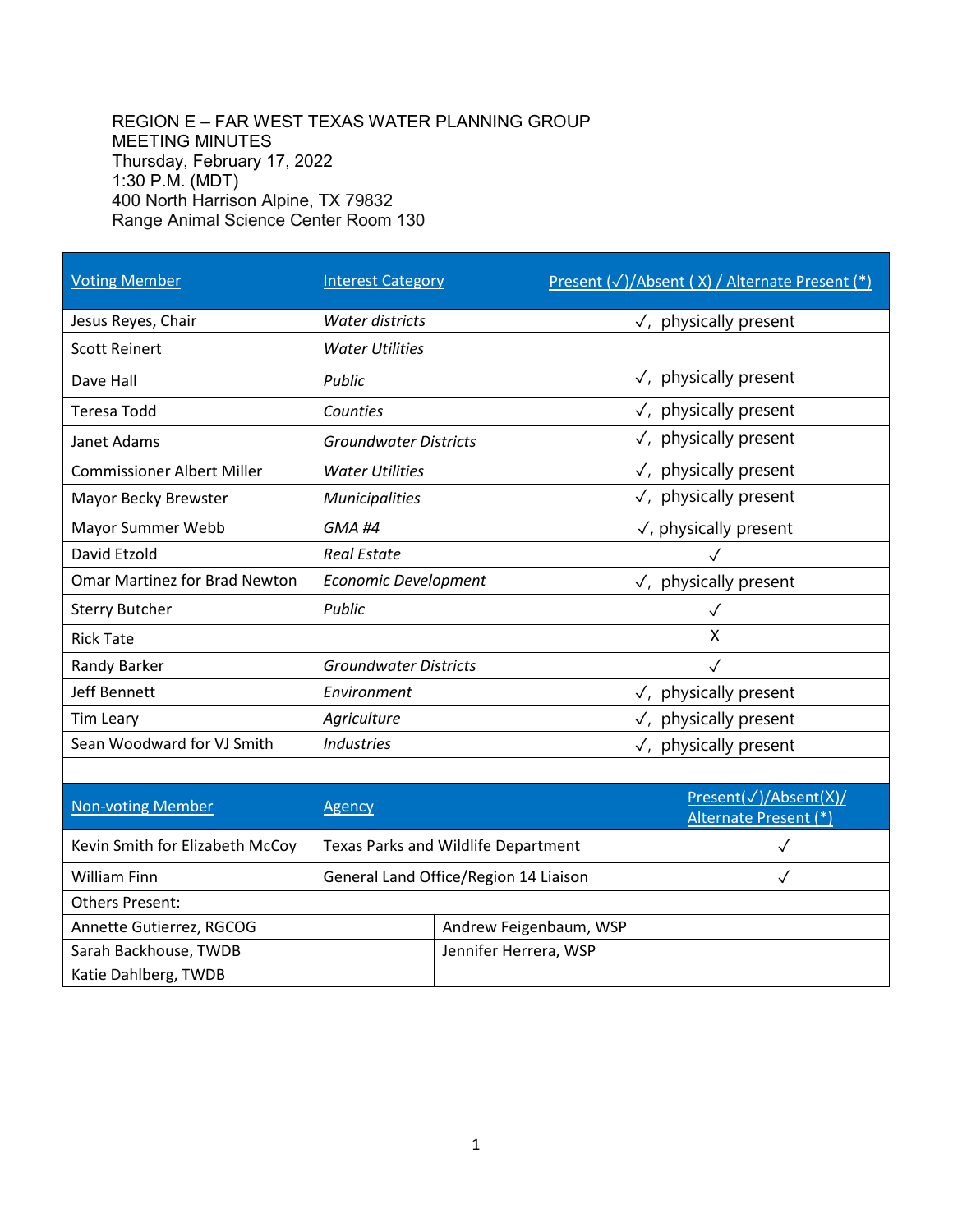1. Welcome – Chairman Jesus "Chuy" Reyes

Chairman Chuy Reyes welcomed the group and received confirmation that a quorum was present. The meeting started at 1:37 pm.

- 2. Recognition of Guests and Designated Alternates
- 3. Review and approve the minutes for the General Meeting held on October 21, 2021.

Dave Hall made a motion to accept the Minutes from October 21, 2021 with the corrections to the roster as indicated. Jeff Bennett seconded the motion. Chairman Chuy Reyes called for a vote and the motion was approved.

4. Chairman – Update on the RWPG Chairs' Conference Call

Chairman Reyes could not attend the most recent conference call because he was visiting with Commissioner Kathleen Jackson, Commissioner, TWDB. Commissioner Jackson was in town to announce awards that were being made to several communities in El Paso County. Kevin Smith, TWDB, stated there will be summary information from the conference call on their website.

5. Member Updates

Chairman Reyes informed the group that the El Paso County Water Improvement Irrigation District #1 (EPCWID#1) will more than likely start their irrigation similar to last year where they will start in June and hopefully go up to August. He said it has been a trying year. He also mentioned cotton yields have been selling higher recently and because of that the farmers want to start planting in April. EPCWID#1 will provide return flow water to the farmers in March. Return flow water is water that has been received from El Paso Water's sewer treatment water plant. Chairman Reyes also discussed the failure of El Paso Water's sewer line where raw sewage was being diverted into the Rio Grande River. EPCWID #1 had to cut their irrigation season short in August due to the sewer break. Since that time, EPCWID #1 has been assisting El Paso Water with their cleanup efforts. EPCWID #1 has pumped out water from the Rio Grande to the Riverside Canal about 1.5 miles to the Roger Bustamante treatment plant. He noted El Paso Water had difficulty in repairing the line because of the pandemic and the strain it has put on the global supply chain in terms of getting the parts needed. On behalf of El Paso Water, Scott Reinert thanked Chuy for their efforts.

Jeff Bennett mentioned that he and the Rio Grande Joint Venture are coordinating an investigation into base flows in the Big Bend segment of the Rio Grande. Project partners include the International Boundary and Water Commission, National Park Service, and Sul Ross State University. They will start gathering discharge measurements starting March 26<sup>th</sup>. He said this is during low flow during the season and these low, steady flows will allow for synoptic measurements that will allow for determining total groundwater inputs. He said that previous seepage runs indicate that groundwater contributions can be estimated to be approximately 200,000 acre-feet. As there are not significant water rights users, this water is delivered into the Amistad reservoir. Because the groundwater has lower total dissolved solid concentrations than the surface water entering the top of the segment, the groundwater plays an important role in maintaining low TDS concentrations in the reservoir. Previous investigations also indicate a spring complex that is not gaged as it is below Foster's Weir, the last IBWC gage before Amistad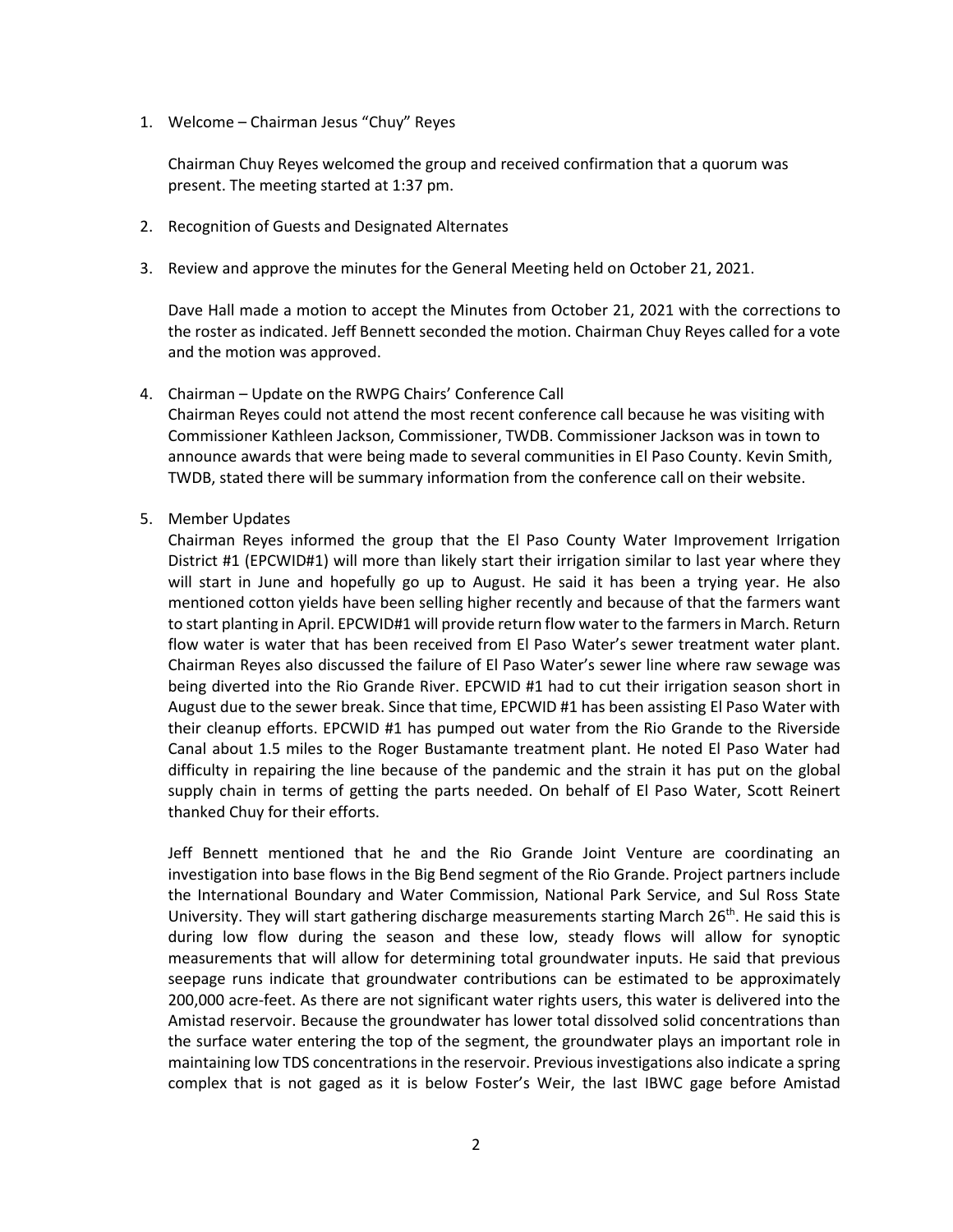Reservoir. He said they have conducted the study previously in 2006 and 2011, with the Park Service and the U.S. Geological Service. He hopes to report good numbers to the group.

Billy Finn from IBWC informed the group they have a new Commissioner, Dr. Maria-Elena Giner. They are also having a Stakeholders meeting on March  $1<sup>st</sup>$  in Del Rio if anyone is interested. He mentioned Dr. Giner has experience on both sides of the border through BECC. Since she is an Engineer by trade, the staff has been working quickly on her initiatives. They are happy to have her.

6. Election of Officers for Chair, Vice-Chair, and Secretary

Becky Brewster made a motion to appoint the current Officers for this calendar year. Albert Miller seconded the motion. Chairman Chuy Reyes called for a vote and the motion was approved.

7. Nominations for FWTWPG Members

Dave Hall made a motion to accept the nominees presented. Becky Brewster seconded the motion. Chairman Chuy Reyes called for a vote and the motion was approved.

Ms. Gutierrez also asked for the group to allow her to repost the nominations for counties, generating utilities, and tourism. Dave Hall made a motion to repost the positions as requested. Commissioner Miller seconded the motion. Chairman Reyes called for a vote and the motion was approved.

8. Review of Bylaws

Annette Gutierrez mentioned several items for the group to consider revising in the future. She mentioned the notification period of thirty to forty-five days for nominations and the inclusion of notifying water rights holders of the nominations. Mayor Becky Brewster mentioned many of these items were included at the request of the Texas Water Development Board (TWDB). Annette told the group she would get with Elizabeth McCoy to discuss these items and meet with the Executive Committee to discuss any proposed changes.

9. Texas Water Development Board Update

Kevin Smith, TWDB, provided an update to the program. He informed the group there have been amendments made to the regional water planning rulemaking process. The board will adopt the final rules in the spring of 2022. He also covered an update to the draft demand projections. He noted the deadline to request revisions for non-municipal demands will be July of 2023. He also discussed regional water planning contract amendments. It is anticipated to occur in the summer of 2022. The amendment will include the anticipated total project cost, the full scope of work, as well as updated contract guidance documents.

10. TWDB presentation on Projections Methodologies for the 2026 Regional Water Plans Katie Dahlberg, Manager for Projections & Socioeconomic Analysis Water Supply Planning, provided an overview of the projections methodologies that are being used for the 2026 Regional Water Plans. The overview included the projections process, the projections data release schedule, and, finally the projections methodologiesthat were used for both non-municipal water demands and population–municipal water demand.